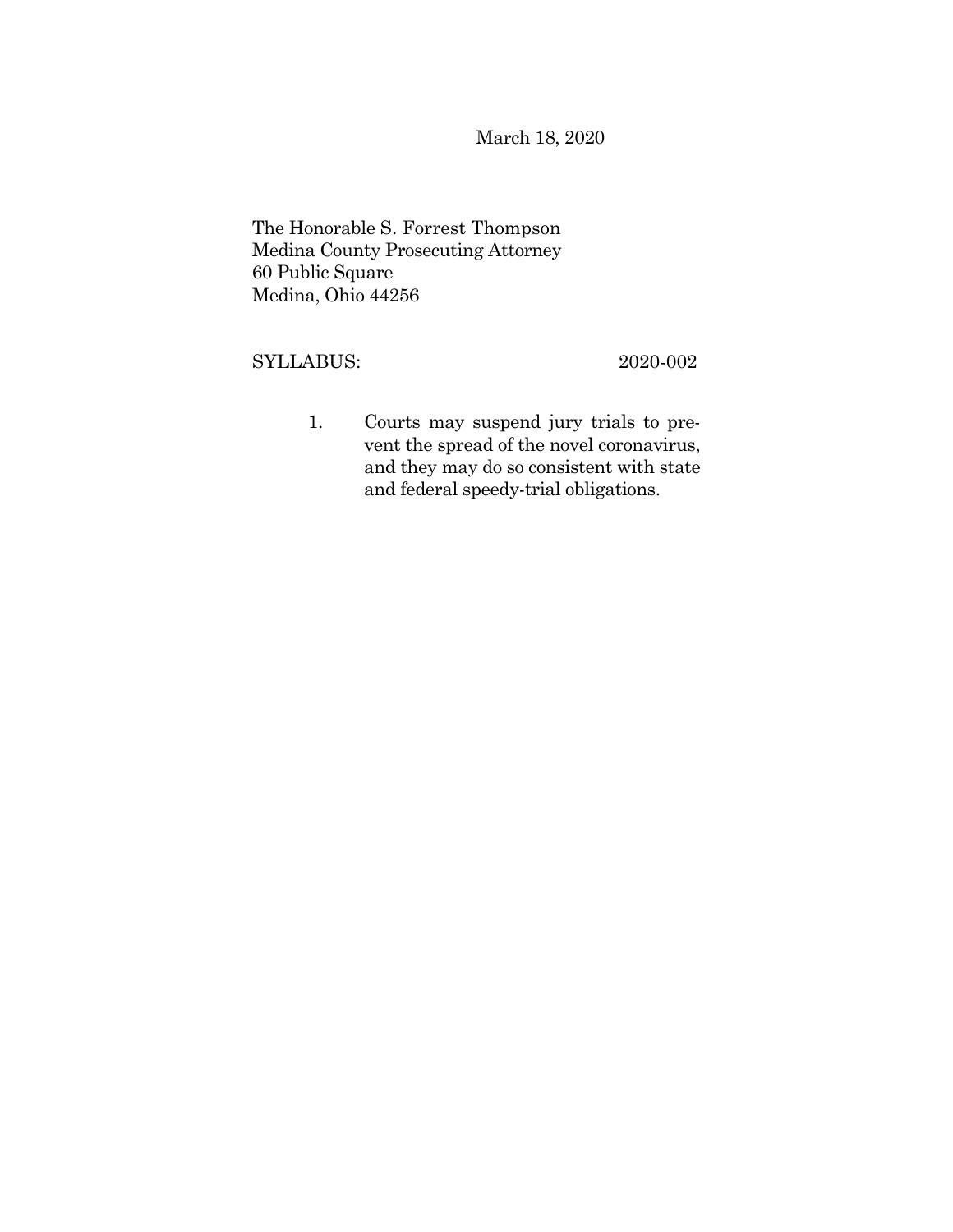

Opinions Section Office (614) 752-6417 Fax (614) 466-0013

30 East Broad Street, 26th Floor Columbus, Ohio 43215 <www.ohioattorneygeneral.gov>

March 18, 2020

# OPINION NO. 2020-002

The Honorable S. Forrest Thompson Medina County Prosecuting Attorney 60 Public Square Medina, Ohio 44256

Dear Prosecutor Thompson:

This opinion addresses your question whether courts may, due to the current emergency pandemic concerns, suspend jury trial activity consistent with speedy-trial obligations. The answer is yes; courts may suspend jury trials to prevent the spread of the novel coronavirus, and they may do so consistent with state and federal speedy-trial obligations. Although tolling speedytrial time by suspending jury trial activity is an extraordinary step, it is lawful—and responsible—to do so during a pandemic emergency. To protect future convictions, prosecutors who request a continuance should ask the court to issue an order explaining in detail why a trial delay is reasonable and prudent. (When a court continues a jury trial *sua sponte*, prosecutors should request an order along these lines, if the court does not issue one on its own.) In any given case, the prosecutor should argue to the court, and ask the court to explain in detail, why delaying a jury trial during a pandemic does not prejudice a defendant's right to a defense.

\*

The Ohio and federal constitutions both guarantee criminal defendants a right to a speedy trial. Ohio Const., Art. I §10; U.S. Const., Amend. VI; *see also*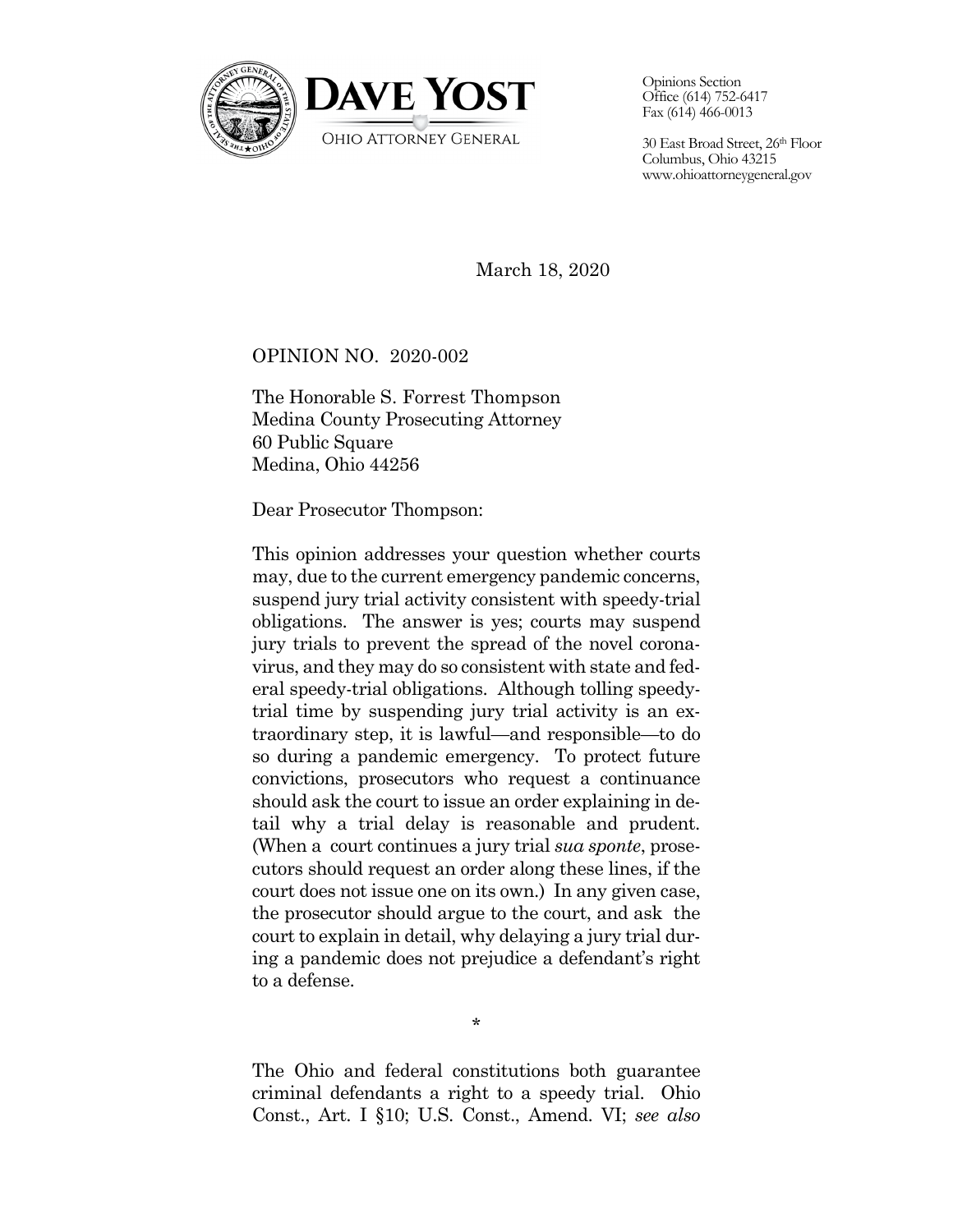*State v. MacDonald*, 48 Ohio St.2d 66, 68 (1976). The U.S. Supreme Court has not identified a precise number of days within which the Sixth Amendment requires a defendant to be brought to trial. It has instead left it up to the States to "prescribe a reasonable period of time consistent with constitutional standards." *Barker v. Wingo*, 407 U.S. 514, 523 (1972).

In Ohio, defendants' speedy-trial rights have been codified in R.C. 2945.71 *et seq*. These statutes were "implemented to incorporate the constitutional protection of the right to a speedy trial provided for in the Sixth Amendment to the United States Constitution and in Section 10, Article I of the Ohio Constitution." *State v. Parker*, 113 Ohio St. 3d 207, 2007-Ohio-1534 ¶13. Three are worth highlighting here. First, there is R.C. 2945.71, which sets the period of time within which a trial must be held. Second, R.C. 2945.72 creates exceptions that allow that time to be extended. Finally, R.C. 2945.73 provides a remedy if the statutory speedy trial deadlines are not met.

 emergency? *Second*, if those requirements may be The answer to your question turns on two separate issues. *First*, is there a statutory basis to toll the speedytrial requirements of R.C. 2945.71 during a pandemic tolled under statute, would doing so violate a defendant's constitutional speedy-trial rights? *See State v. Davis*, 46 Ohio St. 2d 444 (1976) (discussing statutory and constitutional speedy trial guarantees separately). I address these issues in turn.

## **State Statutory Law**

R.C. 2945.71 provides default rules regarding the number of days in which trials must be held. But those defaults are just that, defaults—the timeframes they call for are not absolute. *State v. Lee*, 48 Ohio St. 2d 208, syl. (1976). The reason is R.C. 2945.72. The General Assembly enacted that statute, which gives courts flexibility to extend the limits of R.C. 2945.71 where necessary, because it recognized that delay is the prudent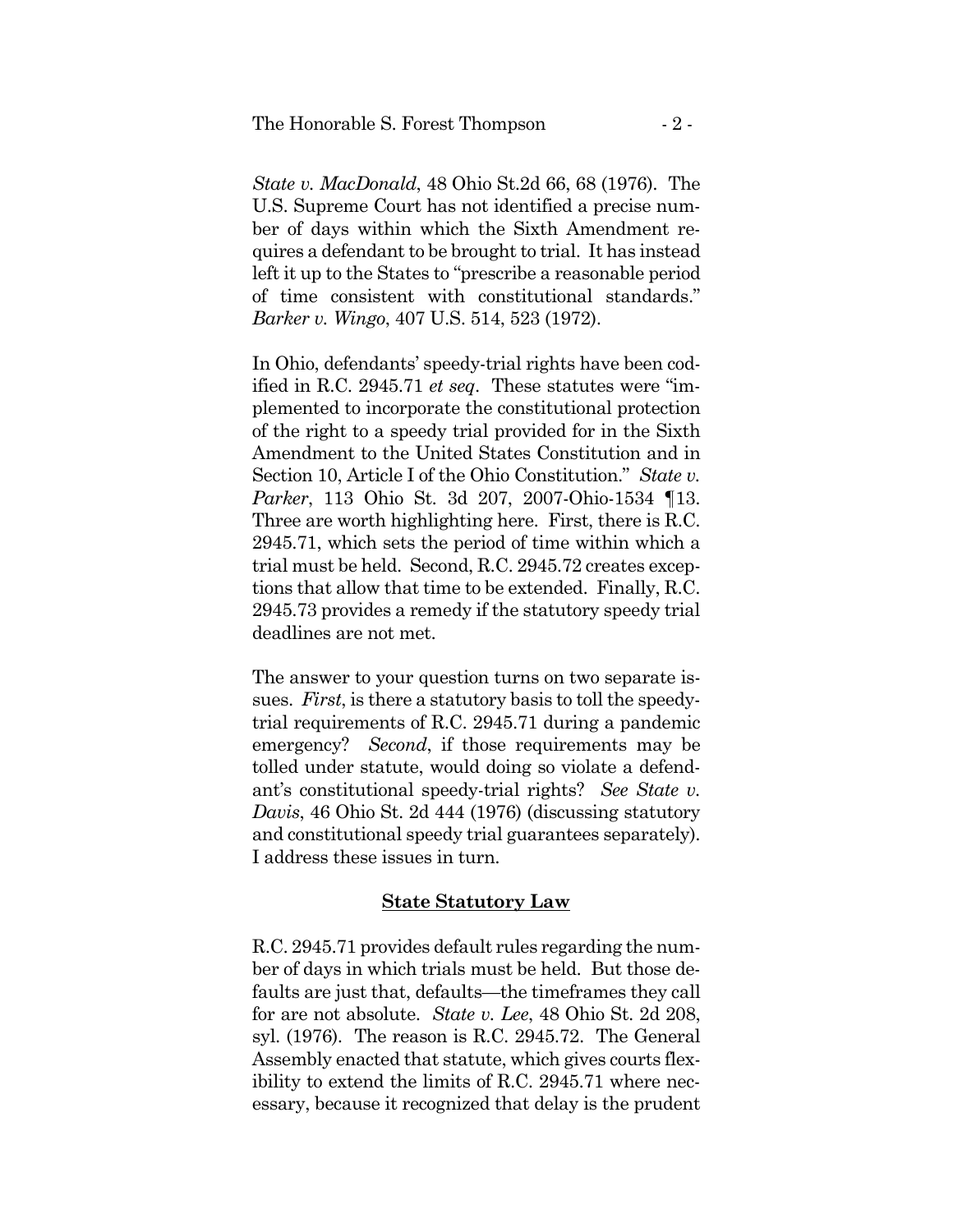course in some situations. Relevant here, R.C. 2945.72 includes a catch-all provision that allows delay during "the period of any reasonable continuance granted other than upon the accused's own motion." R.C. 2945.72(H). For ease of reference, I will call this simply "subsection (H)."

The broad language of subsection (H) permits prosecutors to seek, and courts to grant, reasonable continuances. And the Ohio Supreme Court has held that it permits courts to *sua sponte* grant such continuances as well, though "only when reasonable and only when the continuances are made by journal entry prior to the expiration of the time limit." *State v. King*, 70 Ohio St. 3d 158, 162 (1994); *see also State v. Mincy*, 2 Ohio St. 3d 6, 7–8 (1982). Whether granted on a motion or *sua sponte*, the key consideration is whether the basis for a continuance beyond the time limit is "reasonable."

So, turning to the facts at issue here, does the current pandemic emergency provide a "reasonable" basis for continuance? Yes, it does. Owing to the high risk of contagion and the danger presented by the novel coronavirus, especially to the elderly population, the Ohio Department of Health has recently banned gatherings of 50 or more people in a single room. Although smaller gatherings are not prohibited, the Department of Health "strongly recommend[s]" that Ohioans avoid unnecessary non-family social gatherings of more than 10 people. Even for those smaller gatherings, the Department of Health has encouraged people to remain approximately six feet away from one another. These steps have been deemed necessary to halt the community spread of the novel coronavirus that causes COVID-19. *See* Ohio Department of Health Amended Order to Limit and/or Prohibit Mass Gatherings and the Closure of Venues in the State of Ohio, March 17, 2020.

The practicalities of jury service make it difficult, if not impossible, to adhere to these recommendations. That means going forward with a trial would endanger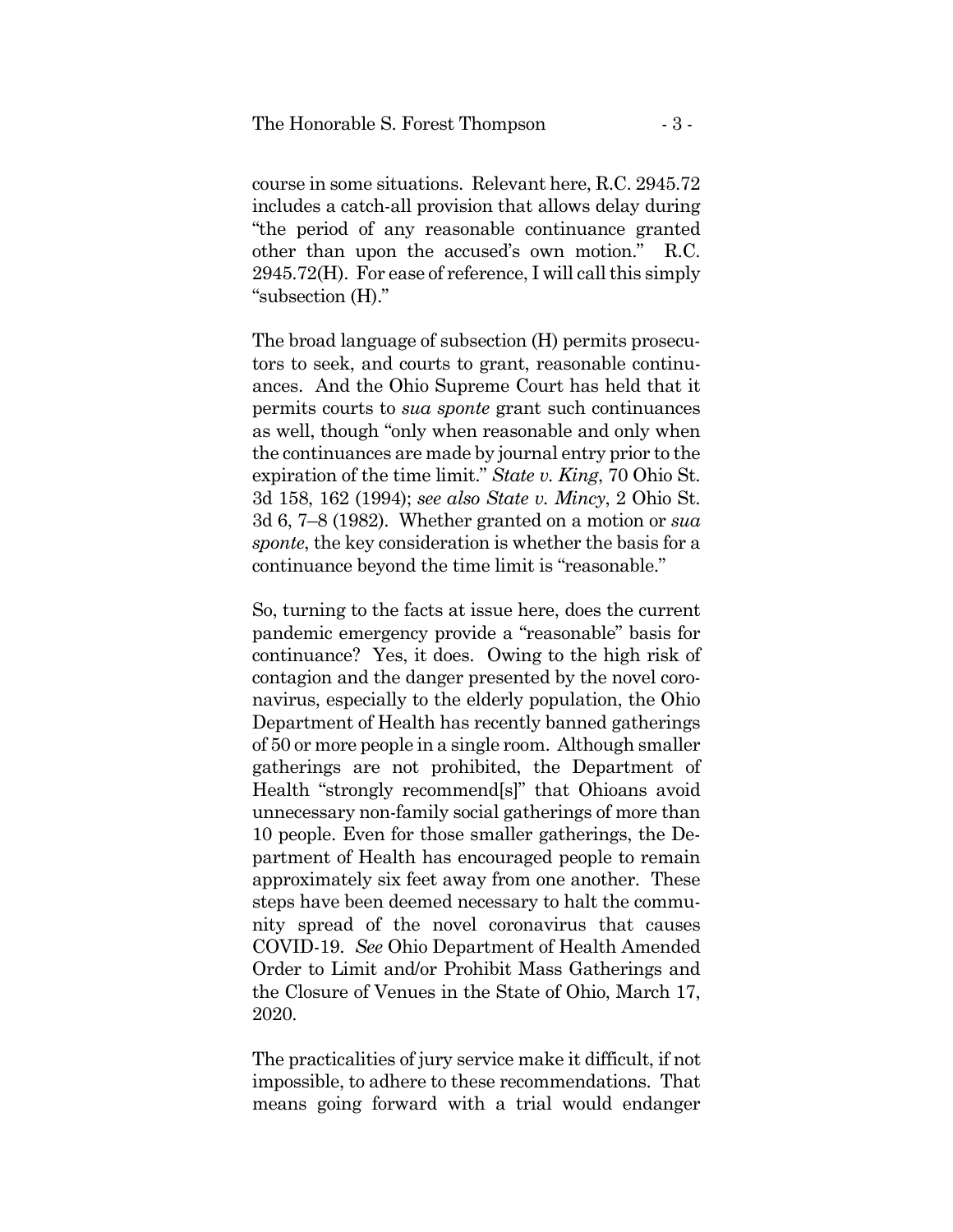jurors—and thus anyone else with whom those jurors might interact. As your request for an opinion indicates, the daily operation of the Medina County courthouse "has the potential of putting over one hundred citizens from all different levels of potential exposure in close proximity to one another for extended periods of time."

The novel coronavirus also poses unique threats *to incarcerated defendants* and other individuals with whom they might be incarcerated. That is one reason that the Ohio Department of Rehabilitation and Correction has implemented measures prohibiting visitors and volunteers from entering Ohio correctional facilities and has limited transfers to only those that are mission critical. COVID-19 Updates, Ohio Department of Rehabilitation and Correction, *available* at <https://perma.cc/338M-GE96>*.* Continuing jury trials and extending Ohio's speedy trial requirements will help address those threats by reducing the number of people to whom incarcerated defendants might be exposed. That, in turn, will reduce the risk that defendants might infect other jailed or incarcerated individuals while awaiting trial or upon being convicted.

Numerous other courts have suspended jury trials because of the current pandemic emergency. The specific statutes on which these courts have relied differ in meaningful ways from R.C. 2945.72. But even if those decisions are not directly applicable in Ohio, their reasoning further supports the conclusion that continuing a trial because of a pandemic emergency is "reasonable" under subsection (H).

*First*, the King County Superior Court in Washington State has been most explicit in discussing why the current pandemic emergency justifies a continuation of jury trials. That court issued a blanket order continuing all jury trials until April 27, 2020. King Cty. Emergency Order, p.9, online at<https://tinyurl.com/KingCty> Order. The court's order highlighted the large number of citizens who are called to act as jurors, the close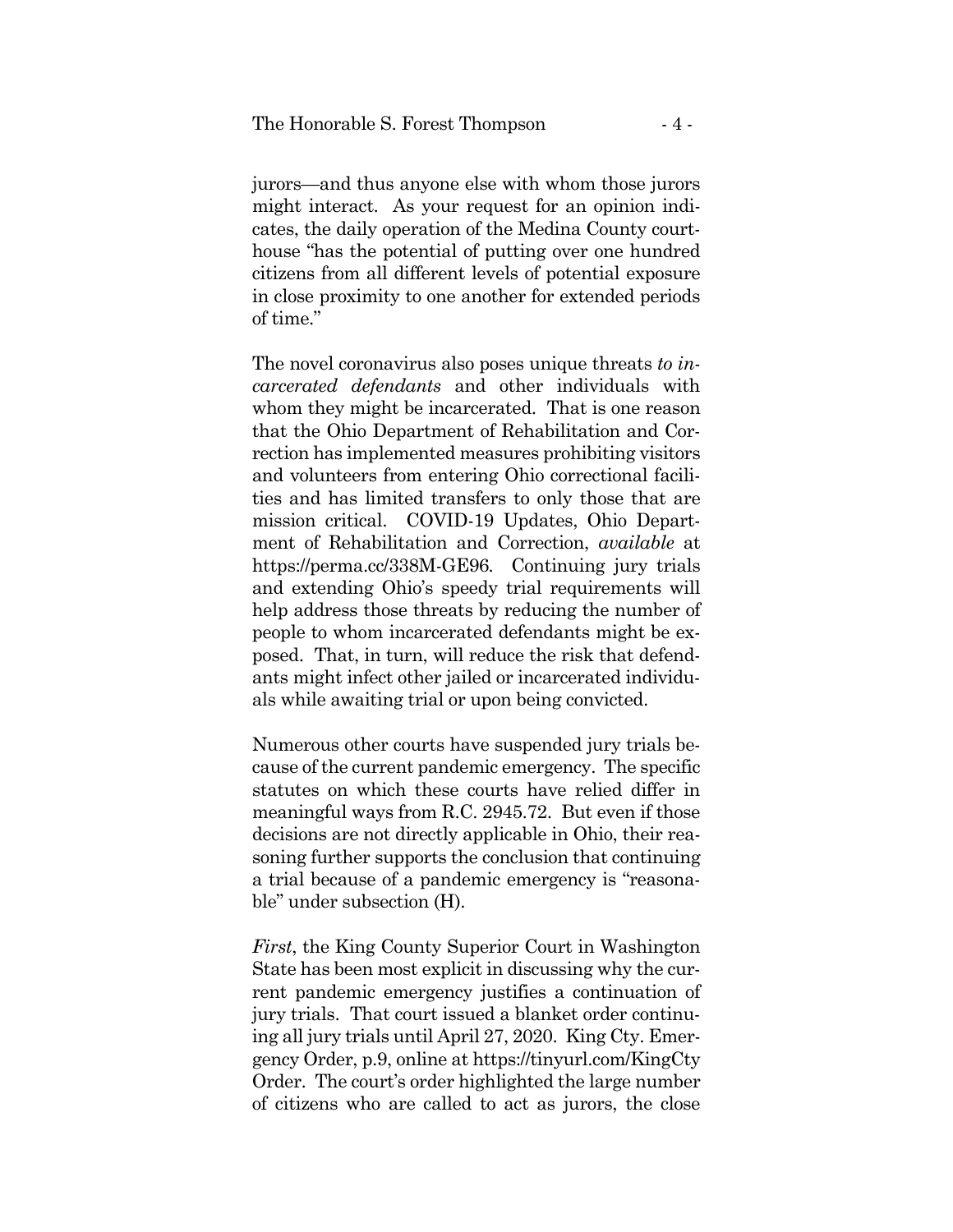proximity of those citizens throughout all stages of trial, and the inability to implement social-distancing practices. *Id.* at pp.6–7. And it determined that requiring citizens to appear for jury duty "will more probably than not transmit the COVID-19 disease." *Id.* at p.7. For these reasons, it concluded that good cause existed to continue the trials. *Id.* at p.9. The Iowa Supreme Court recently followed suit, finding that the novel coronavirus created "good cause," under Iowa procedural rules, for continuing all criminal jury trials to dates no earlier than April 20, 2020. *In the Matter of Ongoing Preparation for Coronavirus/COVID-19 Impact on Court Services*, March 14, 2020 Order, online at [https://tinyurl.com/IowaSCtOrder.](https://tinyurl.com/IowaSCtOrder)

As discussed above, concerns about the number of individuals involved in jury service, the inability to implement social-distancing practices, and the likelihood of transmitting the novel coronavirus are not unique to Washington courts. Thus, although Ohio's speedy-trial statutes do not contain the same "good cause" exception that the Washington court relied on, the same considerations that justified the continuation of jury trials in King County also support a determination that the continuance of a jury trial because of a pandemic emergency is reasonable under subsection (H).

*Second*, federal courts—including the United States District Court for the Southern District of Ohio—have also suspended jury trials because of the current pandemic emergency. *In re: Court Operations Under the Exigent Circumstanevs Created by COVID-19*, General Order 20-02, online at<https://tinyurl.com/SDOHorder>. They have acted pursuant to a federal statute that specifically excludes from a speedy-trial calculation "[a]ny period of delay resulting from a continuance granted by any judge on his own motion or at the request of the defendant or his counsel or at the request of the attorney for the Government, *if the judge granted such continuance on the basis of his findings that the ends of justice served by taking such action outweigh the best interest of the public and the defendant in a speedy*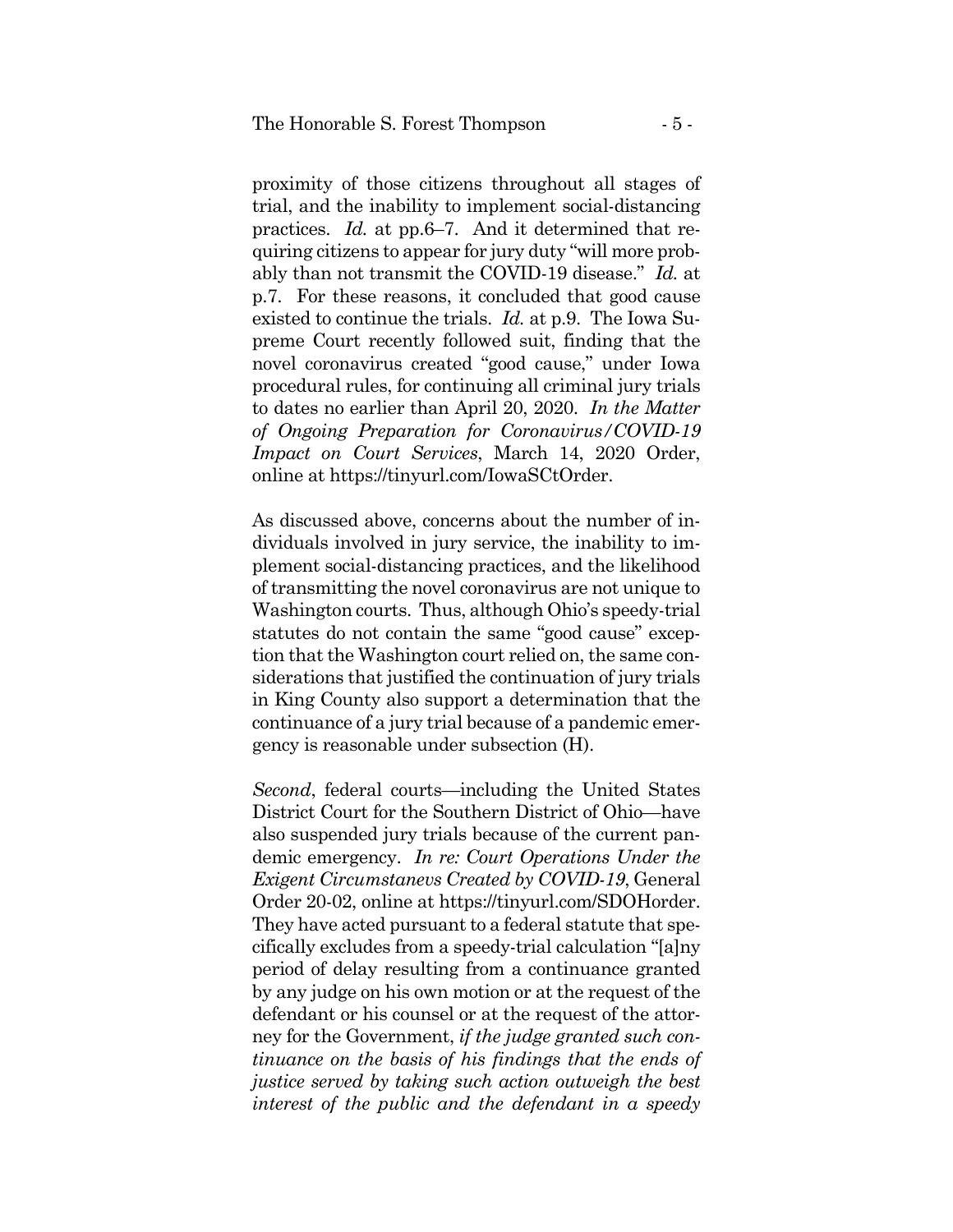*trial*." 18 U.S.C. §3161(h)(7)(A) (emphasis added). None of Ohio's speedy trial statutes contain similar language. But if a pandemic emergency provides a reason to conclude that the "ends of justice" outweigh the interest of the public and a defendant in a speedy trial, then a continuance for the same reason ought to be regarded as "reasonable."

*Third*, at least one California court held prior to the current emergency that when a defendant had been quarantined because of a pandemic illness (H1N1), his trial could be delayed without violating his speedy-trial rights. That court held that "[g]ood cause for the delay of trial exists when an incarcerated criminal defendant is under quarantine to prevent the spread of infectious disease. A contrary holding would require trial court personnel, jurors, and witnesses to be exposed to debilitating and perhaps life-threatening illness. Publichealth concerns trump the right to a speedy trial." *People v. Tucker*, 196 Cal. App. 4th 1313, 1314 (Cal. Apt. Ct. 2011). As was true of the other orders discussed above, the *Tucker* decision is not directly applicable in Ohio. The California statute provided that a "court, unless good cause to the contrary is shown, shall order [an] action to be dismissed" if a case was not brought to trial within the requisite period of time. *Tucker*, 196 Cal. App 4th at 1317 (quoting Cal Pen Code § 1382). And, as already noted, none of Ohio's speedy trial statutes contain similar "good cause" language. Still, the California court's conclusion that a quarantine provides "good cause" for a delay nevertheless supports the conclusion that a continuance because of a pandemic is "reasonable" under subsection (H). After all, if it is reasonable to delay trial to protect jurors from the defendant, then it is equally reasonable to delay trial to protect jurors and the defendant from one another, and from anyone else who might be in the court room.

*Finally*, if a court grants a motion for a continuance, or continues a jury trial *sua sponte*, I recommend that the prosecutor request an order providing explicit reasons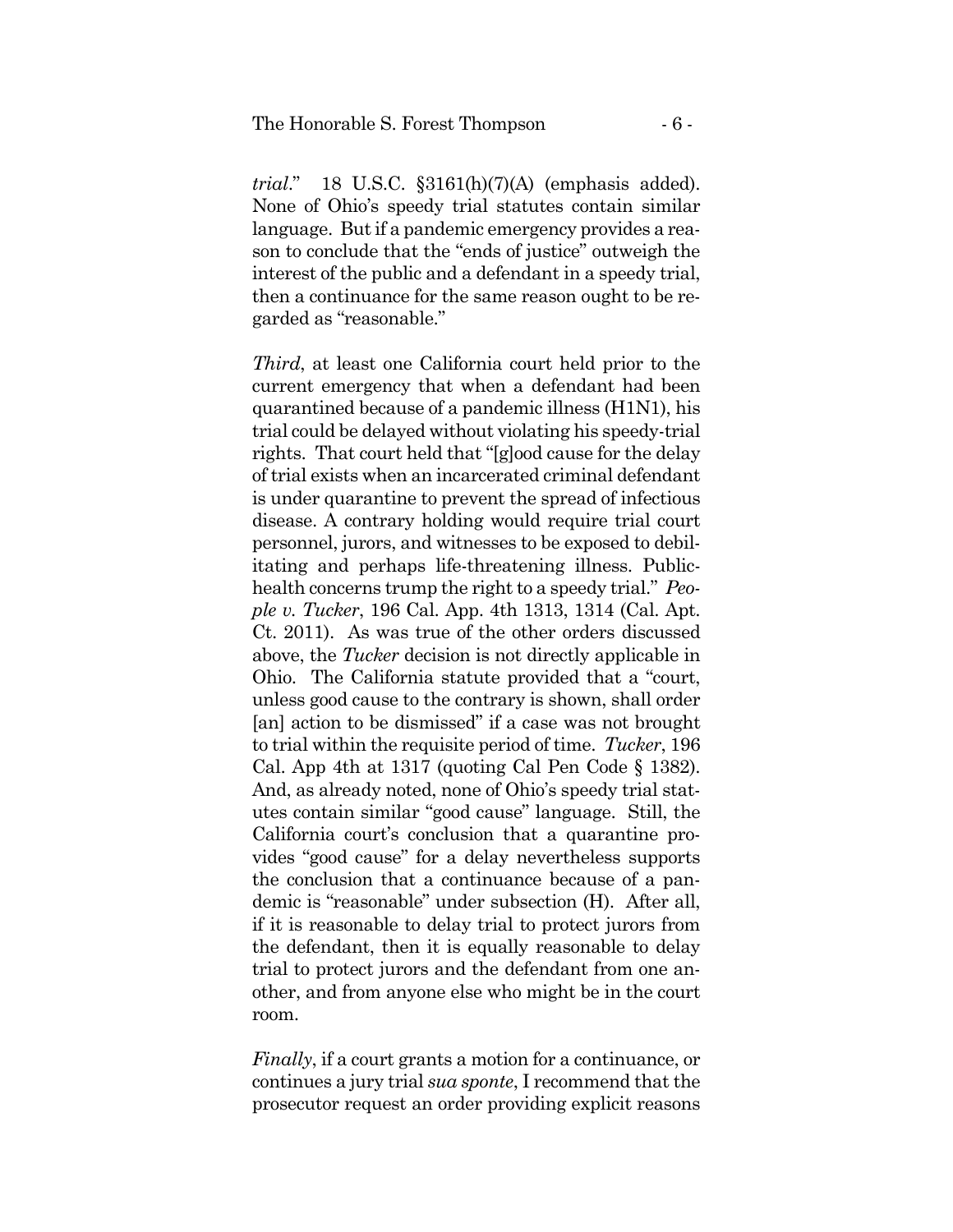for the continuance. The Ohio Supreme Court has held that when granting a *sua sponte* continuance, "the trial court must enter the order of continuance and *the reasons therefor* by journal entry prior to the expiration of the time limit prescribed in R.C. 2945.71 for bringing a defendant to trial." *Mincy*, 2 Ohio St. 3d 6 at syl. (emphasis added). It has not applied the same requirement to other continuances. When a continuance is granted upon motion, the reasons for a continuance need only be discernable from the trial record. *See State v. Myers*, 97 Ohio St. 3d 335, 2002-Ohio-6658, ¶62; *see also State v. Martin*, 156 Ohio St. 3d 503, 2019- Ohio-2010, ¶19. But even though it may not be required, a clear statement from a court articulating its reasons for granting a continuance will be beneficial in light of the unique nature of present circumstances and the possibility that any such order may be challenged on appeal.

The King County Washington order provides a helpful model in this respect. It discusses in detail the on-going pandemic emergency, the circumstances surrounding jury trials and jury service in the county, and it explains why those circumstances are incompatible with the social-distancing practices that are currently required to protect public-health. The order also sets a date certain for its expiration, at which point trials will automatically resume unless the Court issues a second continuance.

## **Constitutional Requirements**

Because state law will permit a continuance, the question becomes whether a continuance would comport with state and federal constitutional guarantees. It would.

The U.S. Supreme Court has identified four factors that courts should consider when determining whether a trial delay violates the Sixth Amendment's speedytrial guarantee. They include: "Length of delay, the reason for the delay, the defendant's assertion of his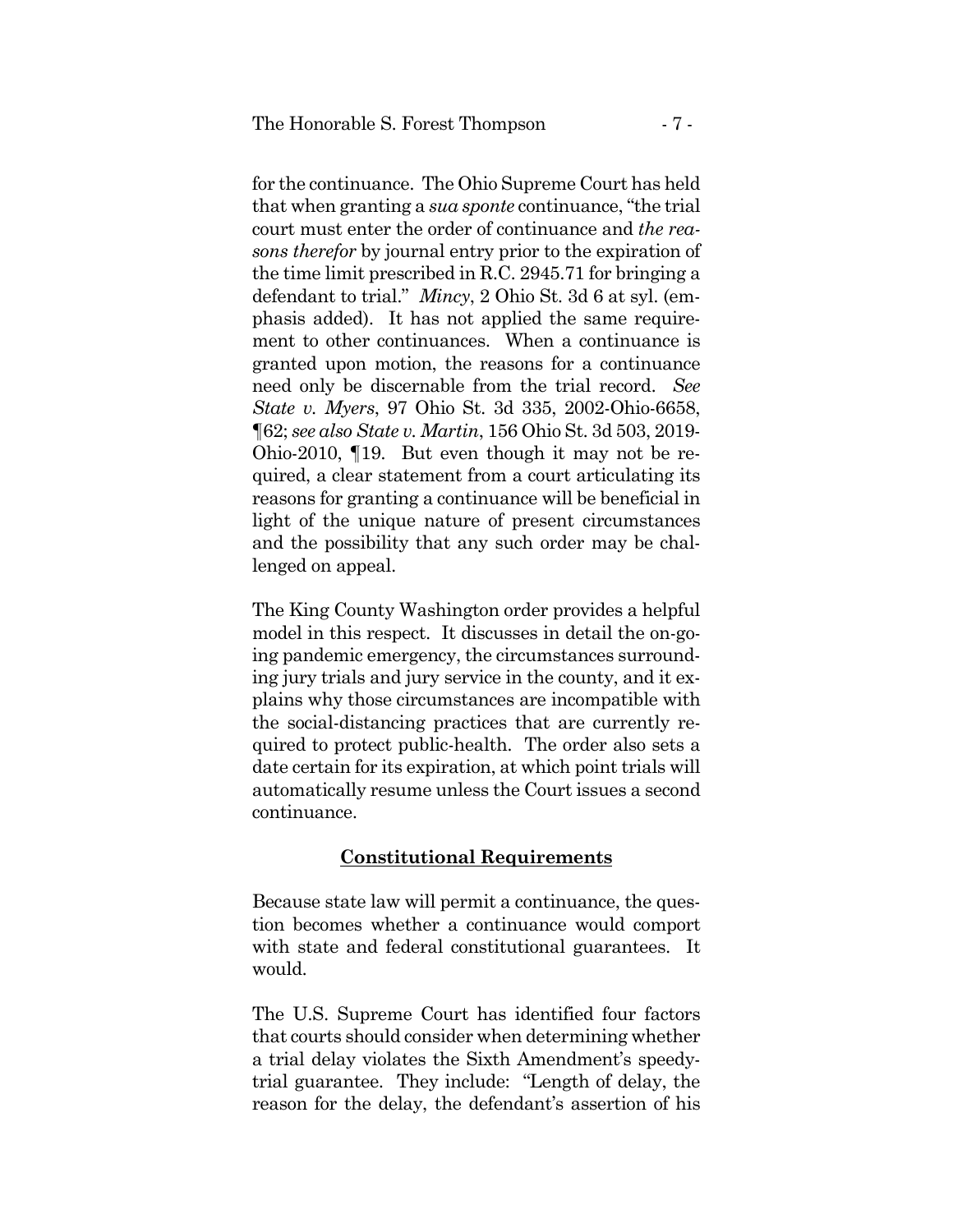right, and prejudice to the defendant." *Barker v. Wingo*, 407 U.S. 514, 530 (1972). The Ohio Supreme Court has applied the same set of factors under the Ohio Constitution. *State v. Selvage*, 80 Ohio St.3d 465, 467, 1997-Ohio-287. There is no need to balance these factors, however, "[u]ntil there is some delay which is presumptively prejudicial." *Barker*, 407 U.S. at 530– 31; *State v. O'Brien*, 34 Ohio St. 3d 7, 10 (1987). "A delay becomes presumptively prejudicial as it approaches one year in length." *State v. Adams*, 144 Ohio St. 3d 429, 2015-Ohio-3954¶90 (citing *Doggett v. United States*, 505 U.S. 647, 652, n.1 (1992)).

Although it is unknown how long the current pandemic emergency may last, in most cases it is unlikely that the cumulative delay (accounting for other reasons why a trial may have been continued) will approach one year. Even if in some cases it does, that means only that a court will need to consider the remaining *Barker*  factors. Absent unusual circumstances, those factors will permit a delay.

While each of the *Baker* factors must be considered when determining whether a delay is constitutionally permissible, "[t]he flag all litigants seek to capture is the second factor, the reason for delay." *United States v. Loud Hawk*, 474 U. S. 302, 315 (1986). As long as there is a "valid reason" for a delay, it should be justified. *Barker*, 407 U.S. at 531. When considering the reason for a delay, the U.S. Supreme Court has also examined which party should be held responsible for a delay. *See Doggett v. United States*, 505 U.S. 647, 651 (1992).

The question, then, is whether a pandemic emergency is a valid reason for a delay. For the reasons discussed above, it is. It poses a health threat to jurors, court personnel, and defendants themselves. As a result, it poses a public-health threat to the entire community in which jurors, court personnel, and anyone else in the courtroom live. The nature and requirements of jury service means that this threat cannot be mitigated or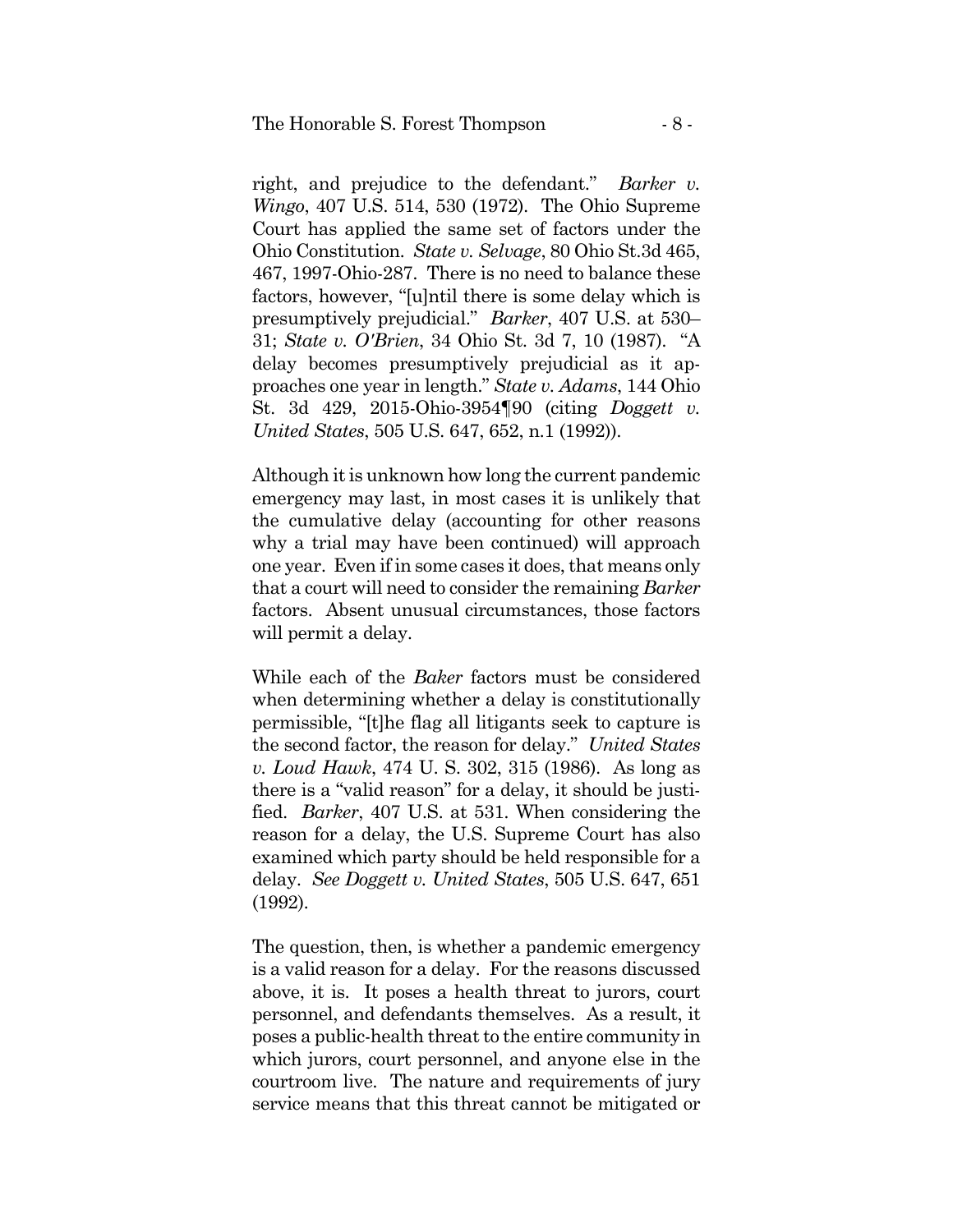measures that health experts have recommended. reduced by implementing the social-distancing

Additionally, any trial delays that are caused by a pandemic emergency are attributable to neither the State nor the defendant. In that respect, a nationwide pandemic emergency is akin to a natural disaster. *Cf. State v. Gibson*, 971 So. 2d 389, 393–94 (La. Ct. App. 2007) (Delays caused by Hurricane Katrina were not attributable to either party). Delaying a trial for that reason does not reflect the type of gamesmanship that would warrant "the unsatisfactorily severe remedy of dismissal of the indictment." *See Barker*, 407 U.S. at 522, 531 ("A deliberate attempt to delay the trial in order to hamper the defense should be weighted heavily against the government."); *see also Doggett*, 505 U.S. at 656–58.

It is important to conclude by emphasizing an important point. The right to a speedy trial is a foundational guarantee. While the law, as summarized in this opinion, recognizes that the right is not always defined by a specific, absolute number of days, it is not infinitely elastic. Any tolling of time due to the current public health emergency must be limited by the actual duration of that emergency.

\*

Based on the foregoing, it is my opinion, and you are hereby advised that, courts may suspend jury trials to prevent the spread of the novel coronavirus, and they may do so consistent with state and federal speedytrial obligations.